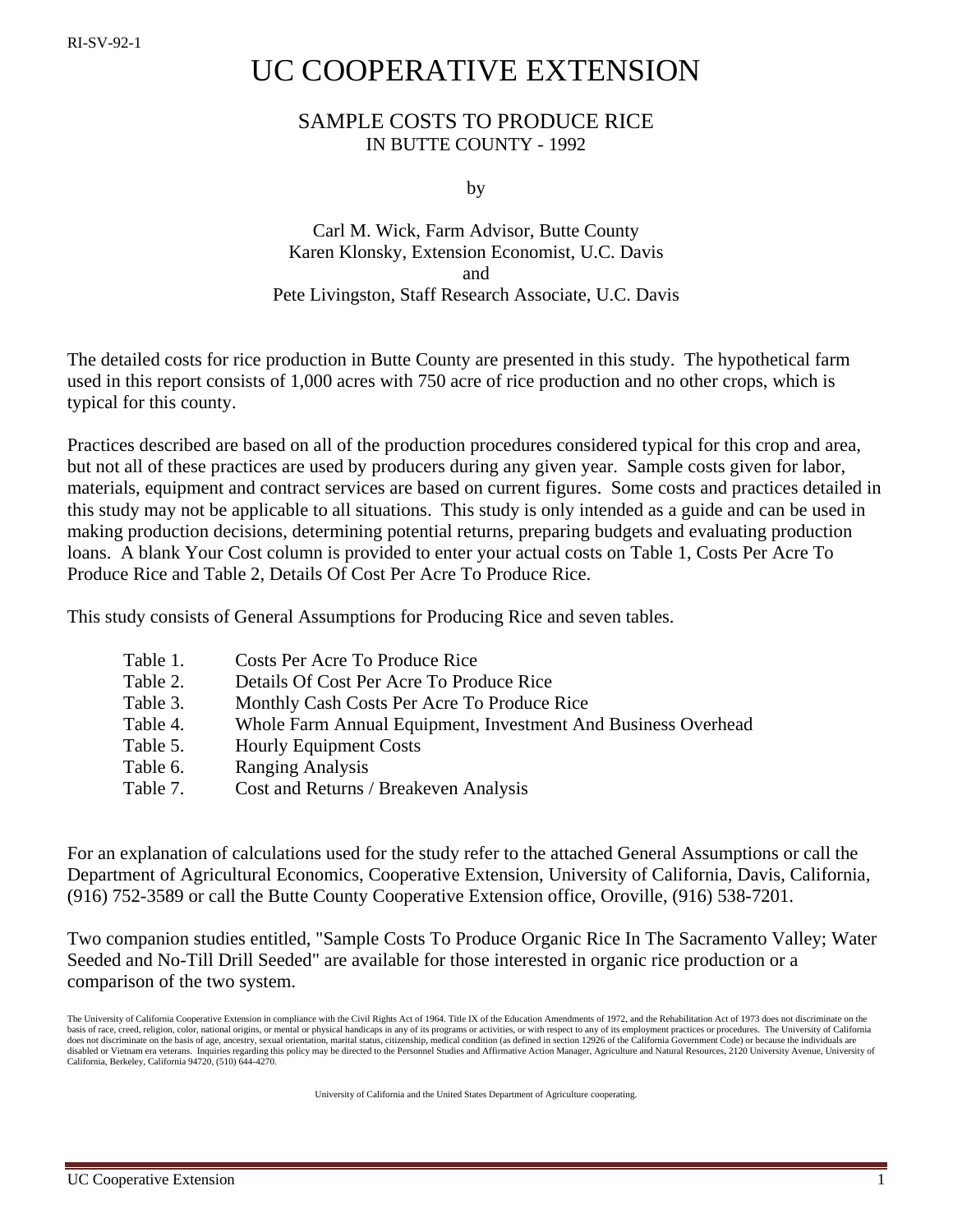#### GENERAL ASSUMPTIONS FOR PRODUCING RICE Butte County - 1992 U.C. Cooperative Extension

The following is a description of some general assumptions pertaining to sample costs of rice production in Butte County. The costs are based on all of the cultural practices used by growers in this region, some of which may not be used during every production year. Costs are represented on an annual, per acre basis. The use of trade names in this report does not constitute an endorsement or recommendation by the University of California nor is any criticism implied by omission of other similar products.

#### **1. LAND**:

This cost of production study is based on a 1,000 acre rice operation, of which 750 acres are dedicated to growing rice only. An additional 15 non-producing acres contain roads, buildings, irrigation and drain ditches, landing strips, truck and bankout parking, etc. The remaining 235 acres is left fallow or for land forming. The number of producing acres is determined by participation in the federal farm program and administered by the local county Agricultural Stabilization and Conservation Service (ASCS). No other crops are currently grown in rotation with rice in this area.

#### **2. RENT AGREEMENT**:

The land used for rice production in this study is rented on a share-rent basis. Under this agreement the landowner receives 25% of the crop receipts from the sale of dried rice. The tenant pays all cash costs to produce the crop. All cost for land and the irrigation system is incurred by the landowner. Rent is shown as a cash overhead cost in Tables 1, 2 and 3.

#### **3. CULTURAL PRACTICES**:

This study assumes continuous rice production since most of the rice in the area is not rotated to other crops. Fallow rotation may help with straw disposal. Permanent levees are also assumed because they are common in this region. Most growers have installed permanent levee systems which require annual discing for maintenance. All fields have been laser leveled with straight levees. Maintenance laser leveling is done once in three years. Fields are smoothed annually with a triplane as part of seedbed preparation. Irrigation boxes have been set at both ends of the levees with rollover pads.

Material inputs are based on the most common choices made by growers. Alternatives are generally available. Fertilizers and herbicides are commonly used, so they are applied on 100% of the acreage in most cases. Products applied to less than 100% of the acreage are so noted, but the cost is charged over the entire acreage. For materials and rates refer to Table 2.

The pesticides and rates mentioned in this cost study are a few of those that are listed in the UC IPM Rice Pest Management Guidelines and the IPM For Rice manual. The practices and inputs used in this cost study serve only as a typical guide. Variations in cultural inputs can vary due to seasonal pest pressures, water availability and government regulations. For information and pesticide use permits contact the Butte County Agricultural Commissioner's Office. Written recommendations are required for most pesticides and are written by licensed pest control advisors. Contact the Butte County rice farm advisor for additional information sources.

#### **4. IRRIGATION**:

Water is supplied by an irrigation district and costs \$2.84 per acre foot. A total of 6 acre feet of water are applied to the rice crop during the growing season. Use of well water is increasing as surface supplies for agriculture are diverted to other uses. Growers are installing tailwater return systems to conserve water and to help comply with water holding regulations to maintain quality of drainage water. The cost to return water through the tailwater recovery system assumed in this study is \$0.67 per acre. Both the irrigation and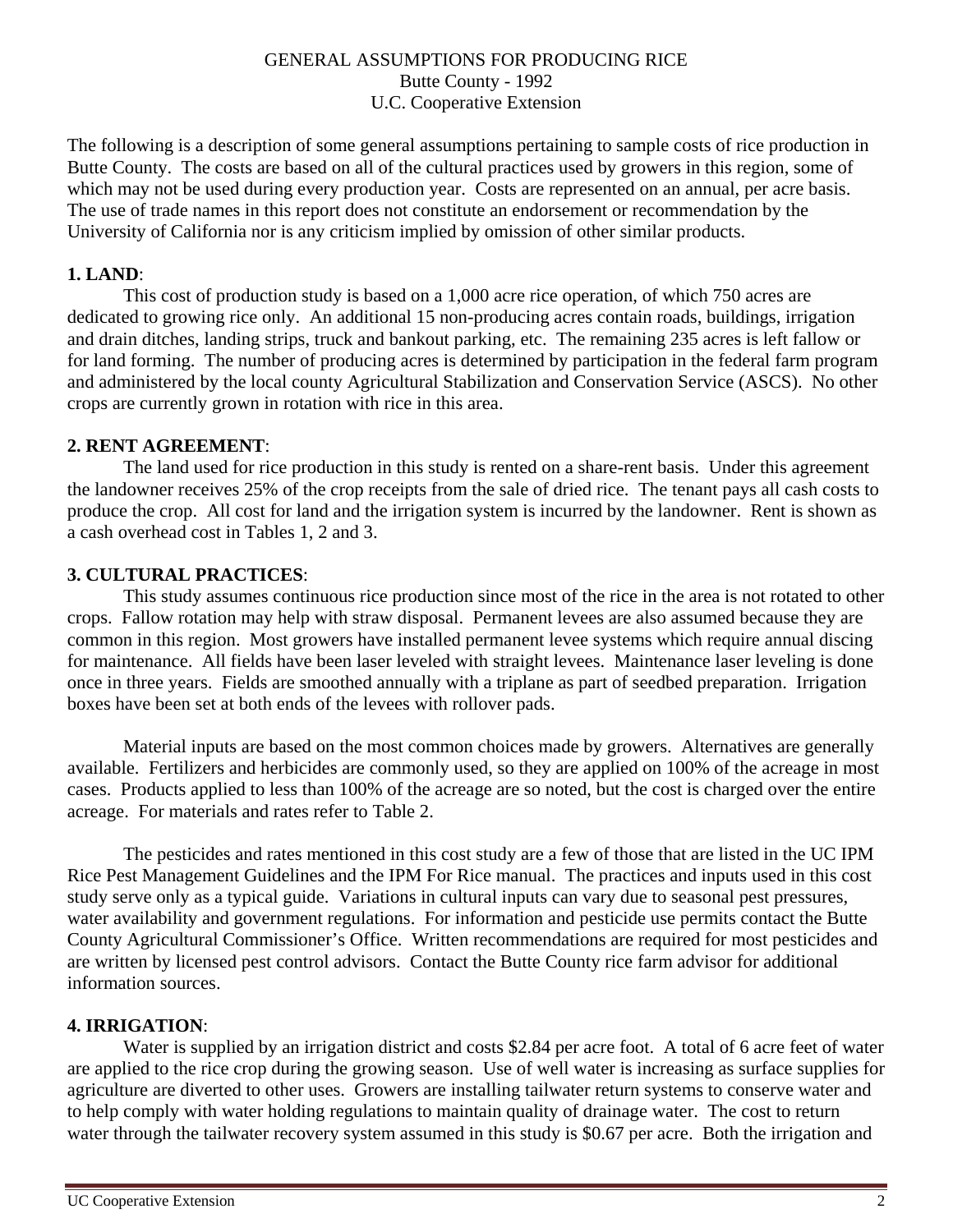the tailwater recovery systems are capital improvements to the land and would not be costs to the tenant grower. Fees for maintenance of the grower's roads and canals are based on water district contract rates and are charged to the grower as cash overhead costs.

## **5. CROP RESIDUE MANAGEMENT**:

In this study, the grower will incorporate rice straw on 10% of rice acreage. Eventually (by the year 2000) most growers will be using alternatives to burning their acreage. Straw disposal will be an additional cost to the grower until a profitable use of straw is developed. Incorporation of the 75 acres is done with a tractor and disc.

A combine mounted, straw chopper is used to slash the rice straw as it is harvested in order to facilitate soil incorporation as burning crop residue is increasingly phased down. Levees will be mowed and weeds will be removed from around the irrigation boxes in preparation for burning. Burning 675 acres takes less than ten hours of actual time, but the preparation to burn, plus 3 people to actually burn the 675 acres, brings the total time to 59 hours.

Fees for burning will vary widely for each air pollution control district. For this study, a \$255 burn permit is charged to the farm and is shown as a \$0.34 per acre charge. Check with the air pollution office in your region for current burning regulations and fees.

## **6. HARVEST, DRYING & STORAGE**:

In this cost study the grower owns all harvesting equipment, except trucks (see Transportation section), and performs all harvest operations. The equipment for harvest operations are inventoried in investment costs on Table 4, and labor, fuel, repairs, depreciation, and operating interest, are calculated as harvest costs in Table 1. If a grower contracts his harvest operation, all harvesting equipment should be removed from investment costs in Table 4, its appropriate cost should be subtracted from harvest costs in Table 1 and a contract charge would then be added.

Rice is typically harvested at 21% moisture less 1.7% dockage and dried to 13%. Rice drying is charged at \$0.63 per cwt of dry rice and is calculated from a green weight table.

Storage costs an additional \$0.55 per cwt on a dry weight basis.

## **7. TRANSPORTATION**:

Transportation costs for rice can be considered two ways. Some driers and marketing firms pay for the expense of transportation, leaving no costs to the grower. Transportation of green and dry rice can also be treated as an expense of processing or marketing making it a cost to the grower and should be reflected in the price returned by the producer. In this study, the cost of transporting the rice is not included as a separate line item; it is deducted from the return to the grower. Transportation of green rice is based on distance from field to dryer plus a field pick up charge of \$0.055 per cwt. Typical freight would be:  $(\$0.30/\text{cwt}$  +  $$0.055/cwt$ ) X 93 cwt/acre = \$33.02 per acre. Dry rice freight is based on distance and weight of the rice, but there is no pickup charge. Typical costs are;  $$0.30/cwt \times 80$  cwt/acre = \$24.00 per acre.

## **8. YIELDS & RETURNS**:

The crop yield used in this study is a net 80 hundredweight (cwt  $=100$  pounds) per acre at 13% moisture. An estimated price of a \$7.50 per cwt of grain is used. Returns will vary and the yields and prices used in this cost study are estimates based on current information. This study does not include any income that comes from voluntary participation in government programs. Federal farm programs under the 1990 Farm Bill require consideration by individual growers and landowners. Contact the Agricultural Stabilization and Conservation Service (ASCS) for information.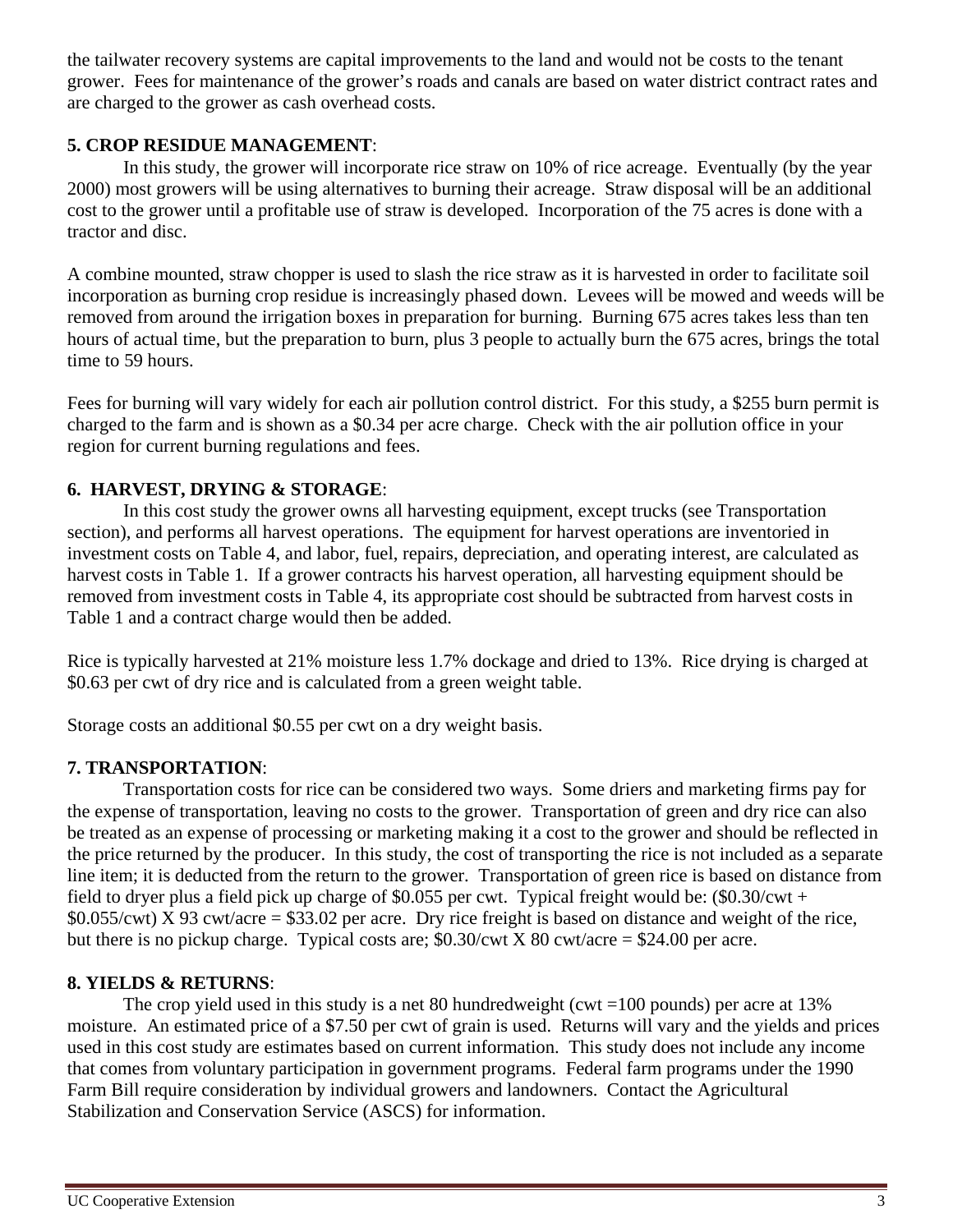#### **9. LABOR**:

Basic hourly wages for workers are \$7.09 per hour for machine and \$6.04 per hour for non-machine (field workers) labor. Adding 34% for SDI, FICA, insurance and other benefits increases the labor rates shown to \$9.50 per hour for machine and \$8.10 per hour for non-machine labor. The labor hours for operations involving machinery are 10% higher than the machine hours to account for extra labor involved in equipment set up, moving, maintenance and repair.

#### **10. MANAGEMENT**:

Supervisory fees are not included in this study.

#### **11. INVESTMENT**:

The investments shown in Table 4 are those that are partially or completely allocated to the rice operation. Costs of investments such as tractors, harvesters, buildings, etc. can be spread over the whole farm. Costs for safe chemical and fuel storage are included in the investments. Annual investments shown in Table 1 represent depreciation and opportunity cost for each investment on an annual per acre basis.

#### **12. OVERHEAD**:

County taxes are calculated as 1.0% of the average value of equipment, buildings and improvements. Insurance is charged at 0.5% of the average value of the equipment over its useful life. Various farm and office expenses are estimated at \$30 per acre for the ranch. These expenses include office supplies, utilities, telephones, bookkeeping, accounting, legal fees and maintenance, etc. State marketing orders require mandatory assessment fees to support research and promotion. The Rice Research Board assesses growers directly at a rate of \$0.05 per cwt. California Rice Promotion Board charges marketers of California rice based on the amount of rice handled at a rate of \$0.025 per cwt, which in this study is passed onto the growers. Maintenance fees are also charged by the water districts in order to service the district's ditches and roads. Fees for ditch and road upkeep are charged at a rate of \$3.00 per acre. Annual business overhead expenses are shown on Table 4.

#### **13. INTEREST**:

Interest on operating capital is based on cash costs and is calculated monthly until harvest at a rate of 9.00% per year. Real interest rates are used in this study, so no adjustments for inflation are included. Nominal interest rates would contain a factor for inflation which might run 3% to 4% higher than the real interest rate. Interest is also charged on investment at 4.00% per year to account for income foregone that could be received from an alternative investment (opportunity cost) and is based on the average value of the buildings and equipment.

#### **14. EQUIPMENT COSTS**:

Most of the equipment inventory on typical rice farms in Butte County is used and has a reduced value. This study shows current purchase price for new equipment with an adjustment of 40% of new value to indicate a mix of new and used equipment.

In allocating the equipment costs per acre, the following calculations were made and shown in Table 4: (a) Original Cost of equipment is the cost of the new equipment plus sales tax. (b) Depreciation is straight line with a 10% salvage value. (c) Interest on investment is calculated as the average value per acre of the equipment during its useful life, multiplied by an interest rate of 4.00%. Average value equals new cost plus salvage value divided by 2 on a per acre basis. (d) The total investment costs of the depreciation and the interest reflect a mix of new and used equipment. These values are also used in Table 1. Hourly equipment costs are shown in Table 5. The equipment listed in Tables 4 and 5 indicate only that equipment which is used in the rice enterprise and does not necessarily include all of the equipment that would be found on typical farm growing rice.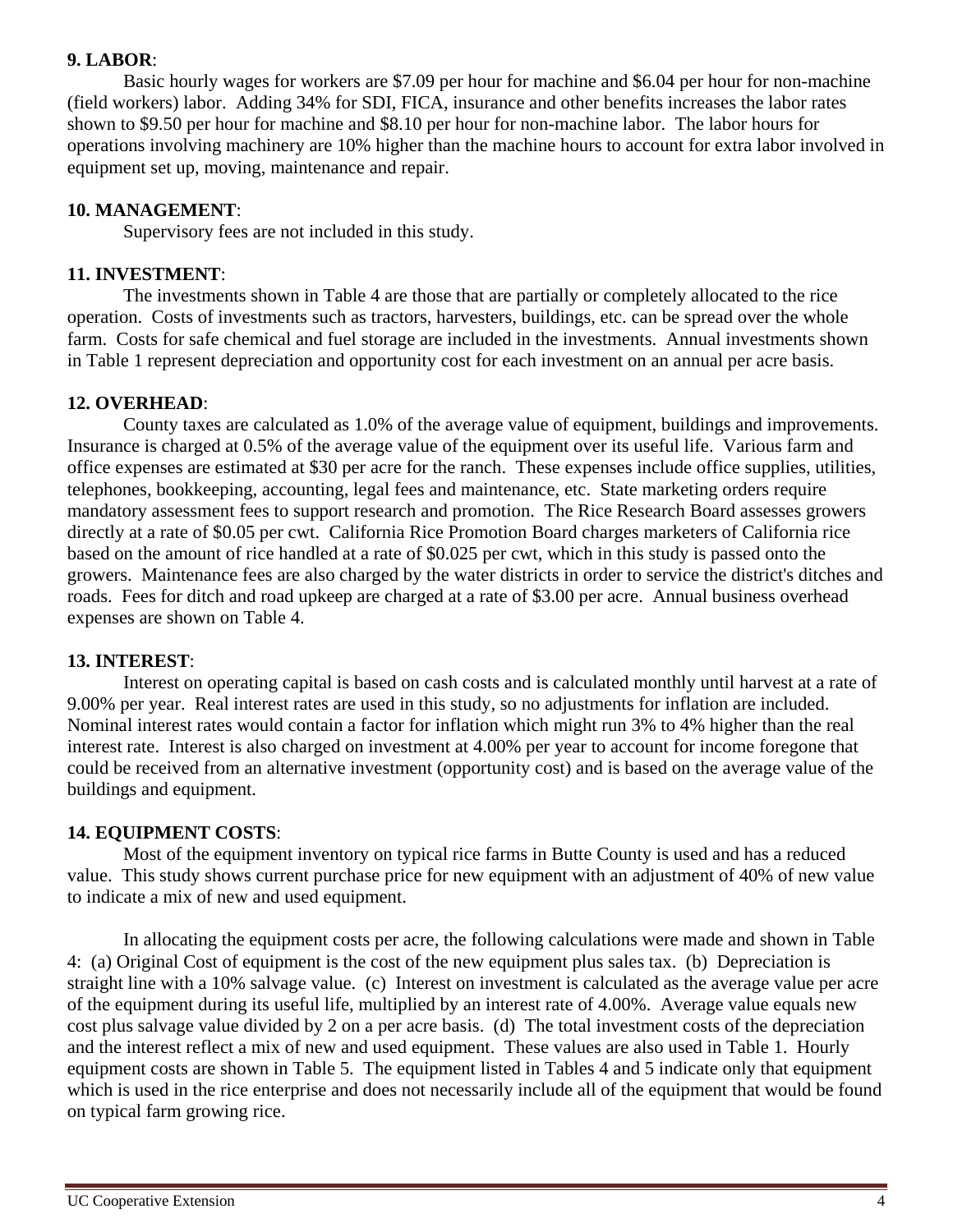## **15. FUEL & REPAIR**:

The fuel and repair cost per acre for each operation in Table 1, is determined by multiplying the total hourly operating cost for each piece of equipment in Table 5, by the number of hours per acre for that operation. Prices for on-farm delivery of diesel and gasoline are \$0.71 and \$0.98 per gallon respectively.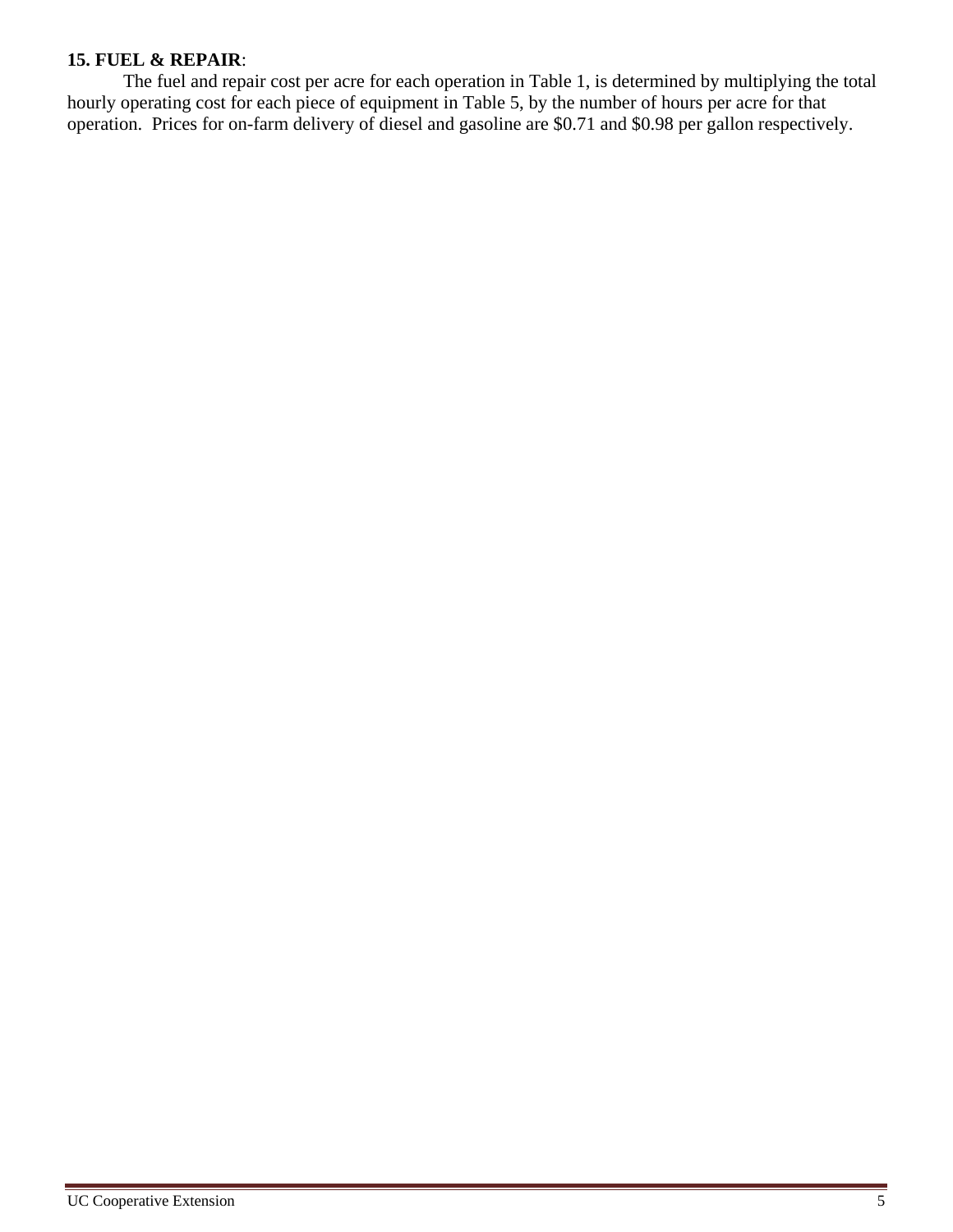## U.C. COOPERATIVE EXTENSION<br>Table 1. COSTS PER ACRE TO PRODUCE RICE<br>BUTTE COUNTY - 1992

## Labor Rate: \$9.50/hr. machine labor Interest Rate: 9.00% \$8.10/hr. non-machine labor Yield per Acre: 80.00 cwt

|                                                                 | Operation          |                          |                                                                                                | --------------------        Cash and Labor Costs per Acre -------------                                 |                           |                       |              |
|-----------------------------------------------------------------|--------------------|--------------------------|------------------------------------------------------------------------------------------------|---------------------------------------------------------------------------------------------------------|---------------------------|-----------------------|--------------|
| Operation                                                       | Time<br>(Hrs/A)    | Cost                     | Repairs                                                                                        | Labor Fuel & Material<br>Cost                                                                           | Custom/<br>Rent           | Total<br>Cost         | Your<br>Cost |
| ----------                                                      | ----------         |                          |                                                                                                |                                                                                                         |                           |                       |              |
| Cultural:                                                       |                    |                          |                                                                                                |                                                                                                         |                           |                       |              |
| Chisel                                                          | 0.16               | 1.87<br>$1.87$<br>$1.14$ | 2.60                                                                                           | 0.00<br>0.00                                                                                            | 0.00                      | 4.47                  |              |
| Maintain Roads & Airstrip<br>Maintain Levees                    | 0.10<br>0.03       | 0.29                     | 0.43<br>0.54                                                                                   |                                                                                                         | 0.00<br>0.00              | 1.57                  |              |
| Disc Stubble                                                    | 0.18               |                          |                                                                                                | 0.00<br>0.00                                                                                            | 0.00                      | 0.82<br>6.79          |              |
| Disc Harrow 2X                                                  | 0.25               |                          | $\begin{array}{ccc} 2.10 & & 4.69 \\ 2.80 & & 6.12 \\ 2.23 & & 4.30 \end{array}$               | 0.00                                                                                                    | 0.00                      | 8.92                  |              |
| Triplane Field                                                  | 0.20               |                          |                                                                                                | 0.00                                                                                                    | 0.00                      | 6.54                  |              |
| Laser Level Field - 1 of 3 Years                                | 0.00               | 0.00                     | 0.00                                                                                           | 0.00                                                                                                    | 24.75                     | 24.75                 |              |
| Roll ( Final Seedbed)                                           | 0.11               | $1.31$<br>$0.00$         | 0.34                                                                                           | 0.00                                                                                                    | 0.00<br>$0.00$<br>$10.20$ | 1.65                  |              |
| Fertilize - Prestarter 40# N/Acre                               | 0.00               |                          | 0.00                                                                                           | 32.00                                                                                                   |                           | 42.20                 |              |
| Fertilize - Preplaced 100# N/Acre                               | 0.20               | 2.28                     | $3.17$<br>$0.00$                                                                               | 17.00                                                                                                   | 3.00                      | 25.45                 |              |
| Flood & Irrigate - 6 Acft                                       | 0.76               | 6.16                     | 0.00                                                                                           | 20.71                                                                                                   | 0.00                      | 26.87<br>29.89        |              |
| Plant Seed @ 150#/Acre<br>Fertilize - 50# Zn/Acre               | 0.00<br>0.00       |                          | $\begin{array}{ccc} 0.00 & 0.00 \ 0.00 & 0.00 \ 0.00 & 0.00 \ 0.00 & 0.00 \end{array}$<br>0.00 | 19.13<br>6.50                                                                                           | 10.76<br>7.00             | 13.50                 |              |
| Fertilize - 100# KCl/Acre 20% of Acreage 0.00                   |                    |                          |                                                                                                | 1.60                                                                                                    | 0.96                      | 2.56                  |              |
| Pest Control - Weevils 60% of Acreage                           | 0.00               |                          |                                                                                                | 5.22                                                                                                    | 2.28                      | 7.50                  |              |
| Pest Control - Shrimp/Algae                                     | 0.00               | 0.00                     | 0.00                                                                                           | 6.60                                                                                                    | 0.25                      | 6.85                  |              |
| Pest Control - Vertebrate                                       | 0.10               | 0.81                     | 0.00                                                                                           | 5.00                                                                                                    | 0.00                      | 5.81                  |              |
| Pest Control - Grasses                                          | 0.00               |                          | $\begin{array}{ccc} 0.00 & 0.00 \ 0.00 & 0.00 \ 0.00 & 0.00 \end{array}$                       | $30.80$<br>$32.12$                                                                                      |                           | 6.00 36.80            |              |
| Pest Control - Broadleafs                                       | 0.00               |                          |                                                                                                |                                                                                                         | 4.95                      | 37.07                 |              |
| Fertilize - Topdress 30# N 60% of Acreage 0.00                  |                    |                          |                                                                                                | 5.04                                                                                                    | 2.58                      | 7.62                  |              |
| Pest Control - Armyworm 10% of Acreage 0.00<br>Pickup Truck Use | 0.76               | 0.00                     | 0.00<br>8.66 3.87                                                                              | 0.81<br>$0.00$ $0.00$                                                                                   | 0.06                      | 0.87<br>12.54         |              |
|                                                                 | -----------        | ------                   | .                                                                                              | ---------                                                                                               | ---------                 | -------               |              |
| TOTAL CULTURAL COSTS                                            | 2.85               | 29.65                    | 26.06                                                                                          | 182.52                                                                                                  | 72.79                     | 311.03                |              |
| Harvest:                                                        |                    |                          |                                                                                                |                                                                                                         |                           |                       |              |
| Drain                                                           | 0.10               | 0.81                     |                                                                                                | $25.87$<br>$12.94$<br>$\qquad 0.00$<br>$\qquad 0.00$<br>$\qquad 0.00$<br>$\qquad 0.00$<br>$\qquad 0.00$ | 0.00                      | 0.81                  |              |
| Combine Rice                                                    | 0.75               | 8.55                     |                                                                                                |                                                                                                         | 0.00                      | 34.42                 |              |
| Bankout Rice                                                    | 0.75               | 8.55                     | 12.94                                                                                          |                                                                                                         | 0.00                      | 21.49                 |              |
| Dry Green Rice                                                  | 0.00               | 0.00                     |                                                                                                |                                                                                                         | 50.40                     | 50.40                 |              |
| Store Rice                                                      | 0.00               | 0.00                     | 0.00                                                                                           | 0.00                                                                                                    | 44.00                     | 44.00                 |              |
| TOTAL HARVEST COSTS                                             | ---------<br>1.60  | -------<br>17.91         | -------<br>38.81                                                                               | ---------<br>0.00                                                                                       | ---------<br>94.40        | -------<br>151.12     |              |
|                                                                 |                    |                          |                                                                                                | ------                                                                                                  |                           |                       |              |
| Postharvest:                                                    |                    |                          | 0.03                                                                                           | 0.00                                                                                                    | 0.00                      |                       |              |
| Prepare Fields For Burning<br>Burn Permit And Fees              | 0.01<br>0.00       | 0.41<br>0.00             | 0.00                                                                                           |                                                                                                         | 0.00                      | 0.44<br>0.34          |              |
| Burn 90% Of The Acreage                                         | 0.35               | 6.83                     | 1.38                                                                                           | $0.34$<br>0.00                                                                                          | 0.00                      | 8.20                  |              |
| Incorporate Straw With Disc                                     | 0.02               | 0.21                     | 0.47                                                                                           | 0.00                                                                                                    | 0.00                      | 0.68                  |              |
| TOTAL POSTHARVEST COSTS                                         | ----------<br>0.38 | ----------<br>7.44       | ----------<br>1.88                                                                             | ----------<br>0.34                                                                                      | ----------<br>0.00        | $- - - - - -$<br>9.66 |              |
| ----------------------------                                    |                    |                          |                                                                                                |                                                                                                         |                           |                       |              |
| Interest on operating capital @ 9.00%                           |                    |                          |                                                                                                |                                                                                                         |                           | 14.58<br>------------ |              |
| TOTAL OPERATING COSTS/ACRE<br>TOTAL OPERATING COSTS/CWT         |                    | 55.01                    | 66.76                                                                                          | 182.86                                                                                                  | 167.19                    | 486.40<br>6.08        |              |
| CASH OVERHEAD:                                                  |                    |                          |                                                                                                |                                                                                                         |                           |                       |              |
| Land Rent @ 25% Share                                           |                    |                          |                                                                                                |                                                                                                         |                           | 150.00                |              |
| Office Expense                                                  |                    |                          |                                                                                                |                                                                                                         |                           | 30.00                 |              |
| Check Off - Research                                            |                    |                          |                                                                                                |                                                                                                         |                           | 4.00                  |              |
| Check Off - Promotion                                           |                    |                          |                                                                                                |                                                                                                         |                           | 1.60                  |              |
| Water District Fee                                              |                    |                          |                                                                                                |                                                                                                         |                           | 3.00                  |              |
| Property Taxes<br>Equipment Insurance                           |                    |                          |                                                                                                |                                                                                                         |                           | 0.38<br>1.90          |              |
| Investment Repairs                                              |                    |                          |                                                                                                |                                                                                                         |                           | 0.77                  |              |
|                                                                 |                    |                          |                                                                                                |                                                                                                         |                           | ----------            |              |
| TOTAL CASH OVERHEAD COSTS<br>____________________________       |                    |                          |                                                                                                |                                                                                                         |                           | 191.65                |              |
| TOTAL CASH COSTS/ACRE<br>TOTAL CASH COSTS/CWT                   |                    |                          |                                                                                                |                                                                                                         |                           | 678.05<br>8.48        |              |
| NON-CASH OVERHEAD:                                              |                    |                          |                                                                                                |                                                                                                         |                           |                       |              |
| Investment                                                      | Acre               | Per producing            | Depreciation                                                                                   | ----------- Annual Cost ------------<br>Interest $@ 4.00$ <sup>2</sup>                                  |                           |                       |              |
| ----------                                                      | --------           |                          | ------------                                                                                   | ------------------                                                                                      |                           |                       |              |
| Shop Building                                                   |                    | 133.33<br>10.73          | 6.00                                                                                           |                                                                                                         | 2.93                      | 8.93<br>0.75          |              |
| Fuel Tanks & Pumps<br>Storage Building                          |                    | 10.00                    | 0.54<br>0.50                                                                                   |                                                                                                         | 0.21<br>0.20              | 0.70                  |              |
| Shop Tools                                                      |                    | 20.00                    | 0.90                                                                                           |                                                                                                         | 0.44                      | 1.34                  |              |
| Fuel Wagon                                                      |                    | 2.00                     | 0.18                                                                                           |                                                                                                         | 0.04                      | 0.22                  |              |
| Tool Carrier                                                    |                    | 16.27                    | 0.73                                                                                           |                                                                                                         | 0.36                      | 1.09                  |              |
| Equipment                                                       | ---------          | 500.12                   | 51.01<br>----------                                                                            |                                                                                                         | 11.00<br>----------       | 62.02<br>----------   |              |
| TOTAL NON-CASH OVERHEAD COSTS                                   |                    | 692.45                   | 59.86                                                                                          |                                                                                                         | 15.19                     | 75.05                 |              |
| TOTAL COSTS/ACRE<br>TOTAL COSTS/CWT                             |                    |                          |                                                                                                |                                                                                                         |                           | 753.10<br>9.41        |              |
|                                                                 |                    |                          |                                                                                                |                                                                                                         |                           |                       |              |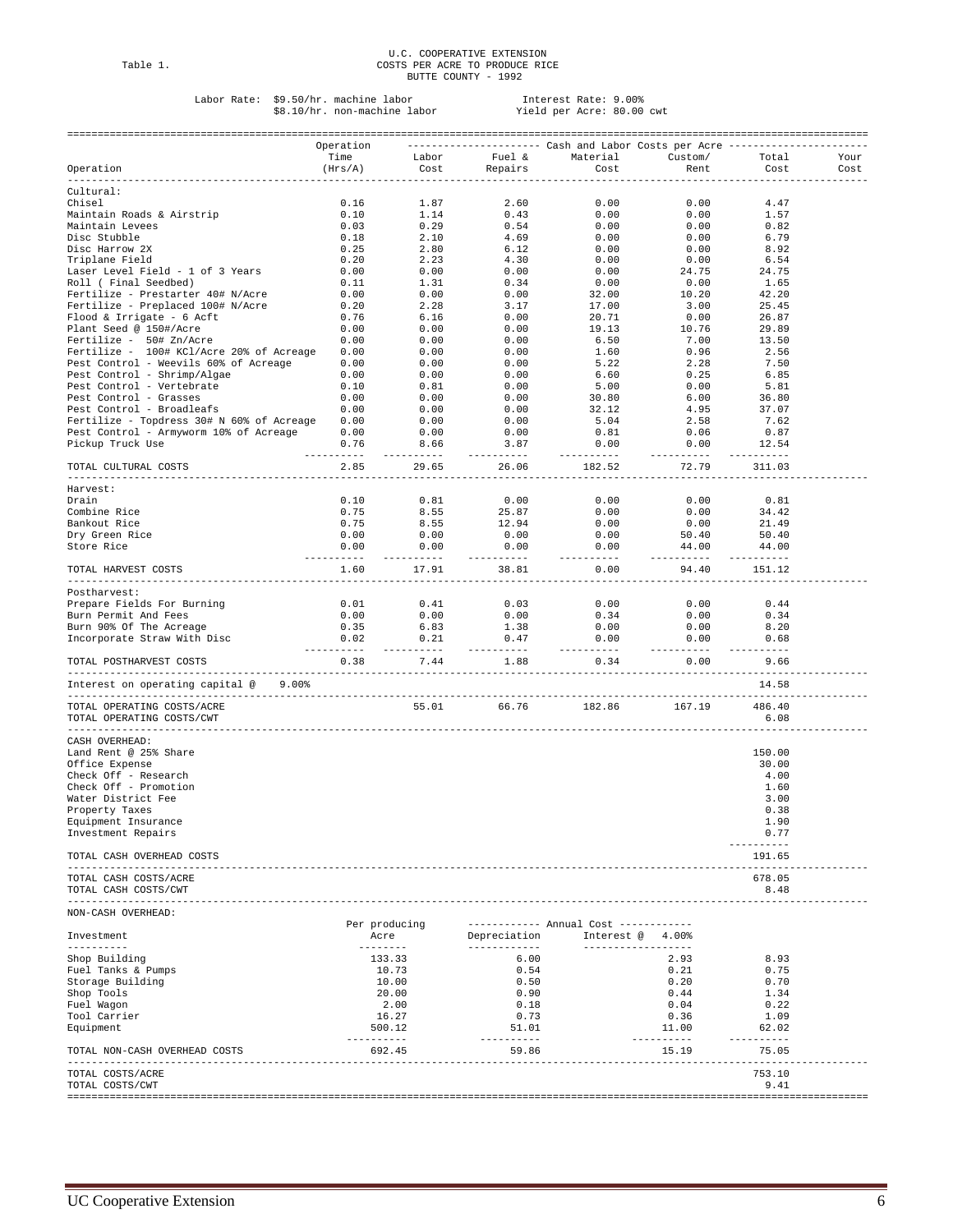# U.C. COOPERATIVE EXTENSION<br>DETAILS OF COSTS PER ACRE TO PRODUCE RICE<br>BUTTE COUNTY - 1992

Use of trade names does not constitute an endorsement or recommendation by the University of California nor is any criticism implied by omission of other similar products .

## Labor Rate: \$9.50/hr. machine labor Interest Rate: 9.00% \$8.10/hr. non-machine labor

|                                                                                                                                                                                                                                              |                                                                |                                  | Price or Value or Your<br>Quantity/Acre Unit Cost/Unit Cost/Acre Cost |                          |
|----------------------------------------------------------------------------------------------------------------------------------------------------------------------------------------------------------------------------------------------|----------------------------------------------------------------|----------------------------------|-----------------------------------------------------------------------|--------------------------|
| OPERATING COSTS                                                                                                                                                                                                                              |                                                                |                                  |                                                                       |                          |
| Custom:                                                                                                                                                                                                                                      |                                                                |                                  |                                                                       |                          |
| ustom:<br>Laser Leveling 0.33 acre<br>Air Appl - Dry Fertilizer 5.18 cwt<br>Soaking - Seed 1.50 cwt<br>Delivery - Seed 1.80 cwt<br>Air Application - Seed 1.80 cwt<br>Air Application - Zinc 2.00 acre<br>Air Application - Furadan 0.60 acr |                                                                |                                  | 75.00                                                                 | 24.75                    |
|                                                                                                                                                                                                                                              |                                                                |                                  | 2.55                                                                  | 13.74                    |
|                                                                                                                                                                                                                                              |                                                                |                                  | 1.20                                                                  | 1.80                     |
|                                                                                                                                                                                                                                              |                                                                |                                  | 0.63                                                                  | 1.13                     |
|                                                                                                                                                                                                                                              |                                                                |                                  | 4.35                                                                  | 7.83                     |
|                                                                                                                                                                                                                                              |                                                                |                                  | 3.50                                                                  | 7.00                     |
|                                                                                                                                                                                                                                              |                                                                |                                  | 3.80                                                                  | 2.28                     |
|                                                                                                                                                                                                                                              |                                                                |                                  | 2.50                                                                  | 0.25                     |
|                                                                                                                                                                                                                                              |                                                                |                                  | 6.00                                                                  | 6.00                     |
|                                                                                                                                                                                                                                              |                                                                |                                  | 4.95                                                                  | 4.95                     |
|                                                                                                                                                                                                                                              |                                                                |                                  | 0.24                                                                  | 0.06                     |
| Fertilizer:                                                                                                                                                                                                                                  |                                                                |                                  |                                                                       |                          |
|                                                                                                                                                                                                                                              |                                                                |                                  | $0.80$ 32.00                                                          |                          |
| Aqua Ammonia                                                                                                                                                                                                                                 |                                                                |                                  | 0.17                                                                  | 17.00                    |
|                                                                                                                                                                                                                                              |                                                                |                                  | 0.13                                                                  | 6.50                     |
|                                                                                                                                                                                                                                              |                                                                |                                  | 0.08                                                                  | 1.60                     |
| 10-10-5<br>10-10-5<br>Aqua Ammonia 100.00 lb<br>Zinc Sulfate 26% 50.00 lb<br>Murate of Potash 20.00 lb<br>Ammonium Sulfate 18.00 lb                                                                                                          |                                                                |                                  |                                                                       | $0.28$ 5.04              |
| Rent:                                                                                                                                                                                                                                        |                                                                |                                  |                                                                       |                          |
| Tank Rental                                                                                                                                                                                                                                  |                                                                | 1.00 acre                        | 3.00                                                                  | 3.00                     |
| Water:                                                                                                                                                                                                                                       |                                                                |                                  |                                                                       |                          |
| Water - District                                                                                                                                                                                                                             | 6.00 acft                                                      |                                  | 2.84 17.04                                                            |                          |
| Tailwater System:                                                                                                                                                                                                                            |                                                                |                                  |                                                                       |                          |
| Energy Costs                                                                                                                                                                                                                                 |                                                                |                                  | 0.67                                                                  | 0.67                     |
| Maintenance                                                                                                                                                                                                                                  | $1.00$ acre<br>$1.00$ acre                                     |                                  | 3.00                                                                  | 3.00                     |
| Seed:                                                                                                                                                                                                                                        |                                                                |                                  |                                                                       |                          |
| Seed                                                                                                                                                                                                                                         |                                                                |                                  | 1.50 cwt 12.75 19.13                                                  |                          |
| Insecticide:                                                                                                                                                                                                                                 |                                                                |                                  |                                                                       |                          |
| Furadan 5G                                                                                                                                                                                                                                   | $\begin{tabular}{ll} 6.00 & & 1b \\ 0.25 & & 1b \end{tabular}$ |                                  | 0.87                                                                  | 5.22                     |
| Sevin 80S                                                                                                                                                                                                                                    |                                                                |                                  | 3.23                                                                  | 0.81                     |
| Herbicide:                                                                                                                                                                                                                                   |                                                                |                                  |                                                                       |                          |
| Copper Sulfate                                                                                                                                                                                                                               | $10.00$ lb                                                     |                                  | $0.66$ 6.60                                                           |                          |
| Ordram 10G                                                                                                                                                                                                                                   | 40.00<br>$40.00$ lb<br>1.66 oz                                 |                                  | 0.77                                                                  | 30.80                    |
| Londax 60                                                                                                                                                                                                                                    |                                                                |                                  | 19.35                                                                 | 32.12                    |
| Vertebrate Control:                                                                                                                                                                                                                          |                                                                |                                  |                                                                       |                          |
| Shotgun Shells                                                                                                                                                                                                                               | 1.00 box                                                       |                                  | $5.00$ $5.00$                                                         |                          |
| Contract:                                                                                                                                                                                                                                    |                                                                |                                  |                                                                       |                          |
| Drying                                                                                                                                                                                                                                       | 80.00 cwt                                                      |                                  | 0.63                                                                  | 50.40                    |
| Storage                                                                                                                                                                                                                                      | 80.00 cwt                                                      |                                  | 0.55                                                                  | 44.00                    |
| Burn Permit:                                                                                                                                                                                                                                 |                                                                |                                  |                                                                       |                          |
| Burn Permit                                                                                                                                                                                                                                  |                                                                |                                  | 1.00 acre 0.34                                                        | 0.34                     |
|                                                                                                                                                                                                                                              |                                                                |                                  |                                                                       |                          |
| Labor (machine)<br>Labor (non-machine)                                                                                                                                                                                                       |                                                                |                                  |                                                                       | 9.50 44.07<br>8.10 10.94 |
|                                                                                                                                                                                                                                              |                                                                |                                  |                                                                       |                          |
| $Fuel - Gas$                                                                                                                                                                                                                                 |                                                                | 4.64 hrs<br>1.35 hrs<br>1.52 gal | 0.98                                                                  | 1.49                     |
| Fuel - Diesel                                                                                                                                                                                                                                | 38.51                                                          | gal                              | 0.71                                                                  | 27.34                    |
| Lube                                                                                                                                                                                                                                         |                                                                |                                  |                                                                       | 4.32                     |
| Machinery repair                                                                                                                                                                                                                             |                                                                |                                  |                                                                       | 33.60                    |
| Interest on operating capital @ 9.00%                                                                                                                                                                                                        |                                                                |                                  |                                                                       | 14.58<br>----------      |
|                                                                                                                                                                                                                                              |                                                                |                                  |                                                                       | 486.40                   |
| TOTAL OPERATING COSTS/ACRE                                                                                                                                                                                                                   |                                                                |                                  |                                                                       | 6.08                     |
| TOTAL OPERATING COSTS/CWT<br>--------------------                                                                                                                                                                                            |                                                                |                                  |                                                                       |                          |
| CASH OVERHEAD COSTS:                                                                                                                                                                                                                         |                                                                |                                  |                                                                       |                          |
| Land Rent @ 25% Share                                                                                                                                                                                                                        |                                                                |                                  |                                                                       | 150.00                   |
| Office Expense                                                                                                                                                                                                                               |                                                                |                                  |                                                                       | 30.00                    |
| Check Off - Research                                                                                                                                                                                                                         |                                                                |                                  |                                                                       | 4.00                     |
| Check Off - Promotion                                                                                                                                                                                                                        |                                                                |                                  |                                                                       | 1.60                     |
| Water District Fee                                                                                                                                                                                                                           |                                                                |                                  |                                                                       | 3.00                     |
| Property Taxes                                                                                                                                                                                                                               |                                                                |                                  |                                                                       | 0.38                     |
| Equipment Insurance                                                                                                                                                                                                                          |                                                                |                                  |                                                                       | 1.90                     |
| Investment Repairs                                                                                                                                                                                                                           |                                                                |                                  |                                                                       | 0.77                     |
|                                                                                                                                                                                                                                              |                                                                |                                  |                                                                       | ---------                |
|                                                                                                                                                                                                                                              |                                                                |                                  |                                                                       | 191.65                   |
|                                                                                                                                                                                                                                              |                                                                |                                  |                                                                       |                          |
| TOTAL CASH OVERHEAD COSTS/ACRE<br>---------------------                                                                                                                                                                                      |                                                                |                                  |                                                                       |                          |
| TOTAL CASH COSTS/ACRE                                                                                                                                                                                                                        |                                                                |                                  |                                                                       | 678.05                   |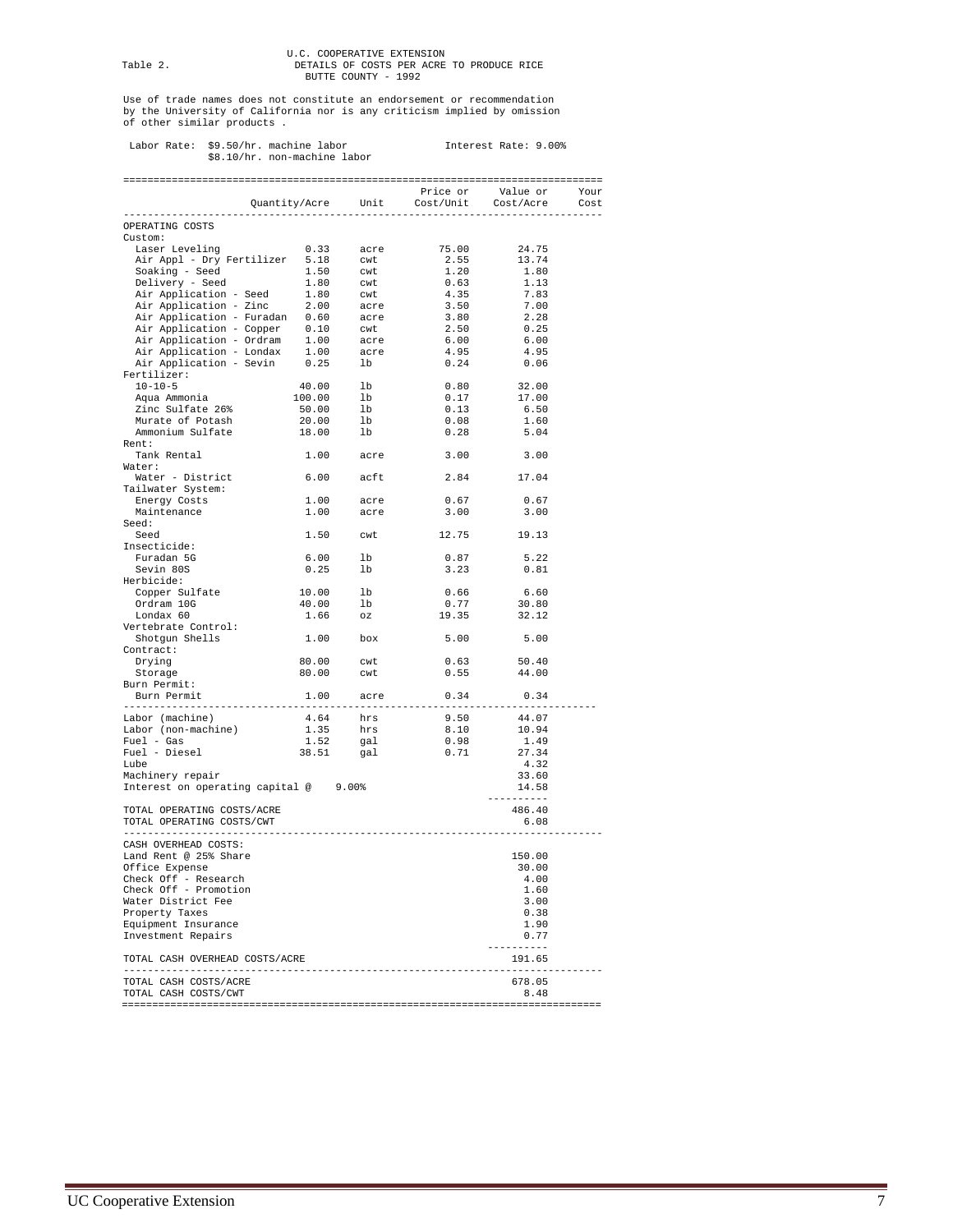## U.C. COOPERATIVE EXTENSION Table 2. continued

| NON-CASH OVERHEAD COSTS (DEPRECIATION & INTEREST): |           |
|----------------------------------------------------|-----------|
| Shop Building                                      | 8.93      |
| Fuel Tanks & Pumps                                 | 0.75      |
| Storage Building                                   | 0.70      |
| Shop Tools                                         | 1.34      |
| Fuel Wagon                                         | 0.22      |
| Tool Carrier                                       | 1.09      |
| Equipment                                          | 62.02     |
|                                                    |           |
| TOTAL NON-CASH OVERHEAD COSTS/ACRE                 | 75.05     |
|                                                    |           |
| TOTAL COSTS/ACRE                                   | 753.10    |
| TOTAL COSTS/CWT                                    | 9.41      |
| NET RETURNS ABOVE TOTAL COSTS                      | $-153.10$ |
|                                                    |           |
|                                                    |           |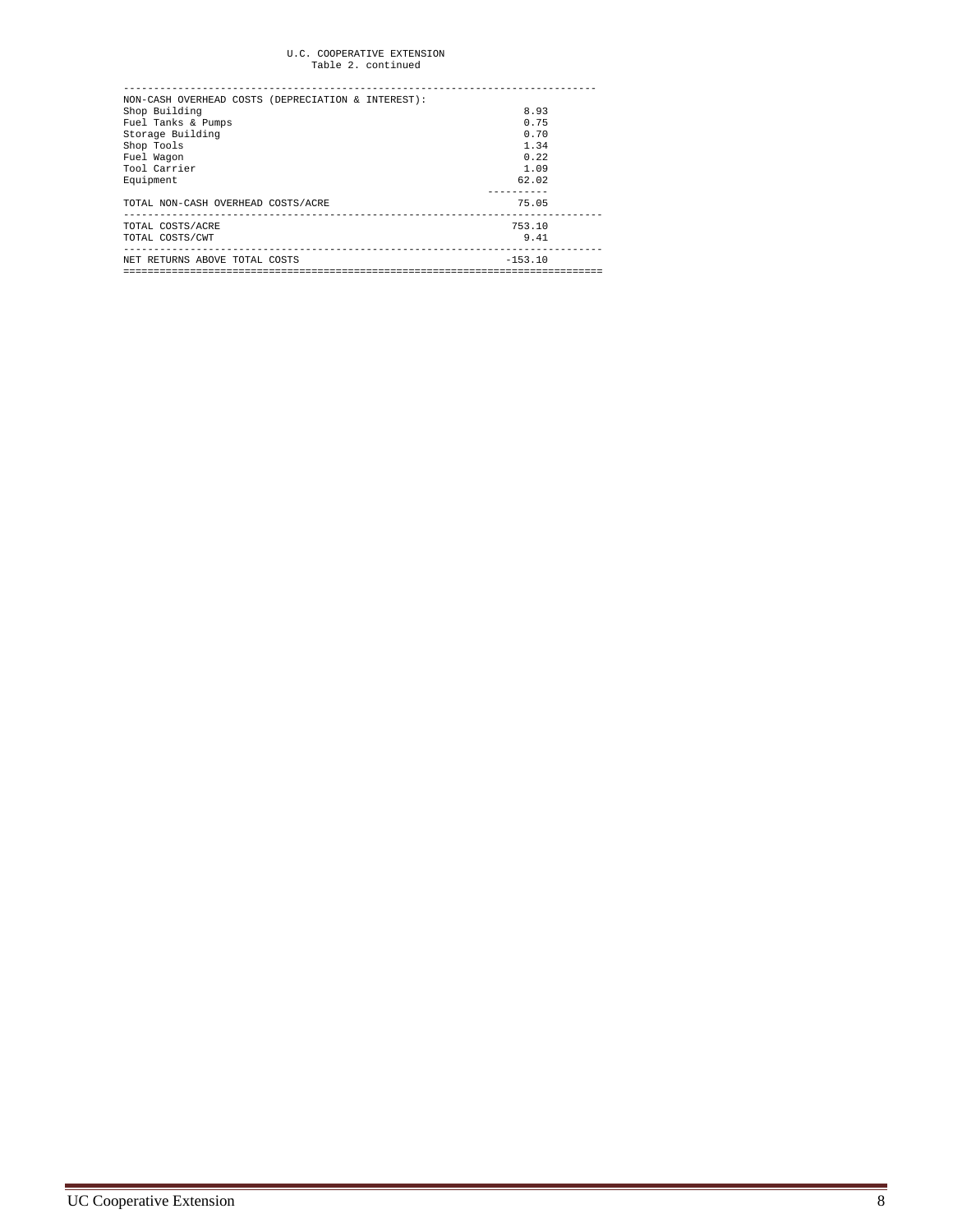|          | U.C. COOPERATIVE EXTENSION                  |
|----------|---------------------------------------------|
| Table 3. | MONTHLY CASH COSTS PER ACRE TO PRODUCE RICE |
|          | BUTTE COUNTY - 1992                         |

| Beginning MAR 92                                                                               | FEB   | MAR | APR       | MAY       | JUN   | JUL   | AUG                                          | SEP  | OCT          | NOV         | DEC                                     | JAN | TOTAL  |
|------------------------------------------------------------------------------------------------|-------|-----|-----------|-----------|-------|-------|----------------------------------------------|------|--------------|-------------|-----------------------------------------|-----|--------|
| Ending JAN 93                                                                                  | 92 92 |     |           | 92 92     | 92    | 92    | 92                                           | 92   | 92           | 92          | 92                                      | 93  |        |
| -----------------------                                                                        |       |     |           |           |       |       |                                              |      |              |             |                                         |     |        |
| Cultural:<br>Chisel                                                                            |       |     | 4.47      |           |       |       |                                              |      |              |             |                                         |     | 4.47   |
| Maintain Roads & Airstrip                                                                      |       |     | 0.39      | 0.39      | 0.79  |       |                                              |      |              |             |                                         |     | 1.57   |
| Maintain Levees                                                                                |       |     | 0.82      |           |       |       |                                              |      |              |             |                                         |     | 0.82   |
| Disc Stubble                                                                                   |       |     |           | 6.79      |       |       |                                              |      |              |             |                                         |     |        |
|                                                                                                |       |     |           |           |       |       |                                              |      |              |             |                                         |     | 6.79   |
| Disc Harrow 2X                                                                                 |       |     |           | 4.46      | 4.46  |       |                                              |      |              |             |                                         |     | 8.92   |
| Triplane Field                                                                                 |       |     |           |           | 6.54  |       |                                              |      |              |             |                                         |     | 6.54   |
| Laser Level Field                                                                              |       |     |           |           |       | 24.75 |                                              |      |              |             |                                         |     | 24.75  |
| Roll ( Final Seedbed)                                                                          |       |     |           |           | 1.65  |       |                                              |      |              |             |                                         |     | 1.65   |
| Fertilize - Prestarter                                                                         |       |     |           |           | 42.20 |       |                                              |      |              |             |                                         |     | 42.20  |
| Fertilize - Preplaced                                                                          |       |     |           |           | 25.45 |       |                                              |      |              |             |                                         |     | 25.45  |
| Flood & Irrigate                                                                               |       |     |           | 4.18      | 7.71  | 6.53  | 5.36                                         | 3.09 |              |             |                                         |     | 26.87  |
| Plant Seed                                                                                     |       |     |           |           | 29.89 |       |                                              |      |              |             |                                         |     | 29.89  |
| Fertilize - Zinc Sulfate                                                                       |       |     |           |           | 13.50 |       |                                              |      |              |             |                                         |     | 13.50  |
| Fertilize - Potassium                                                                          |       |     |           |           | 2.56  |       |                                              |      |              |             |                                         |     | 2.56   |
| Pest Control - Weevils                                                                         |       |     |           |           | 7.50  |       |                                              |      |              |             |                                         |     | 7.50   |
| Pest Control - Shrimp/Algae                                                                    |       |     |           |           | 6.85  |       |                                              |      |              |             |                                         |     | 6.85   |
| Pest Control - Vertebrate                                                                      |       |     |           |           | 2.90  |       |                                              | 2.90 |              |             |                                         |     | 5.81   |
|                                                                                                |       |     |           |           |       |       |                                              |      |              |             |                                         |     |        |
| Pest Control - Grasses                                                                         |       |     |           |           |       | 36.80 |                                              |      |              |             |                                         |     | 36.80  |
| Pest Control - Broadleafs                                                                      |       |     |           |           |       | 37.07 |                                              |      |              |             |                                         |     | 37.07  |
| Fertilize - Topdress                                                                           |       |     |           |           |       |       | 7.62                                         |      |              |             |                                         |     | 7.62   |
| Pest Control - Armyworm                                                                        |       |     |           |           |       |       |                                              | 0.87 |              |             |                                         |     | 0.87   |
| Pickup Truck Use                                                                               |       |     |           |           |       |       | 1.39 1.39 1.39 1.39 1.39                     | 1.39 |              |             | 1.39 1.39 1.39                          |     | 12.54  |
| TOTAL CULTURAL COSTS                                                                           |       |     |           |           |       |       | 7.08 17.21 153.40 106.55 14.37               | 8.25 | 1.39         | 1.39        | 1.39                                    |     | 311.03 |
| Harvest:                                                                                       |       |     |           |           |       |       |                                              |      |              |             |                                         |     |        |
| Drain                                                                                          |       |     |           |           |       |       |                                              | 0.81 |              |             |                                         |     | 0.81   |
|                                                                                                |       |     |           |           |       |       |                                              |      |              |             |                                         |     |        |
| Combine Rice                                                                                   |       |     |           |           |       |       |                                              |      |              | 17.21 17.21 |                                         |     | 34.42  |
| Bankout Rice                                                                                   |       |     |           |           |       |       |                                              |      |              | 10.74 10.75 |                                         |     | 21.49  |
| Dry Green Rice                                                                                 |       |     |           |           |       |       |                                              |      |              | 25.20 25.20 |                                         |     | 50.40  |
| Store Rice                                                                                     |       |     |           |           |       |       |                                              |      |              | 22.00 22.00 |                                         |     | 44.00  |
| TOTAL HARVEST COSTS                                                                            |       |     |           |           |       |       |                                              |      | $0.81$ 75.15 | 75.16       |                                         |     | 151.12 |
| Postharvest:                                                                                   |       |     |           |           |       |       |                                              |      |              |             |                                         |     |        |
| Prepare Fields For Burning                                                                     |       |     |           |           |       |       |                                              |      |              |             | 0.44                                    |     | 0.44   |
|                                                                                                |       |     |           |           |       |       |                                              |      |              |             | 0.34                                    |     | 0.34   |
| Burn Permit And Fees                                                                           |       |     |           |           |       |       |                                              |      |              |             |                                         |     |        |
| Burn 90% Of The Acreage                                                                        |       |     |           |           |       |       |                                              |      |              |             | 8.20                                    |     | 8.20   |
| Incorporate Straw With Disc                                                                    |       |     |           |           |       |       | academic concerto concerto concerto concerto |      |              |             | 0.68<br>------- ------- ------- ------- |     | 0.68   |
| TOTAL POSTHARVEST COSTS                                                                        |       |     |           |           |       |       |                                              |      |              |             | 9.66                                    |     | 9.66   |
| Interest on oper. capital                                                                      |       |     |           | 0.05 0.18 | 1.33  | 2.13  | 2.24                                         | 2.31 | 2.88         | 3.46        |                                         |     | 14.58  |
| TOTAL OPERATING COSTS/ACRE 66.40 7.13 17.40 154.73 108.68 16.61 11.37 79.42 80.01 11.05 486.40 |       |     |           |           |       |       |                                              |      |              |             |                                         |     |        |
| TOTAL OPERATING COSTS/CWT                                                                      |       |     |           | 0.09 0.22 | 1.93  | 1.36  | 0.21                                         | 0.14 | 0.99         |             | 1.00 0.14                               |     | 6.08   |
|                                                                                                |       |     |           |           |       |       |                                              |      |              |             | __________________________              |     |        |
| OVERHEAD:                                                                                      |       |     |           |           |       |       |                                              |      |              |             |                                         |     |        |
| Land Rent @ 25% Share                                                                          |       |     |           |           |       |       |                                              |      |              | 150.00      |                                         |     | 150.00 |
| Office Expense                                                                                 |       |     | 3.33      | 3.33      | 3.33  | 3.33  | 3.33                                         | 3.33 |              | 3.33 3.33   | 3.33                                    |     | 30.00  |
| Check Off - Research                                                                           |       |     |           |           |       |       |                                              |      |              | 5.60        |                                         |     | 5.60   |
| Check Off - Promotion                                                                          |       |     |           |           |       |       |                                              |      |              | 5.60        |                                         |     | 5.60   |
| Water District Fee                                                                             | 3.00  |     |           |           |       |       |                                              |      |              |             |                                         |     | 3.00   |
| Property Taxes                                                                                 |       |     |           |           |       |       | 0.19                                         |      |              |             |                                         |     | 0.38   |
| Equipment Insurance                                                                            |       |     |           |           |       |       | 0.95                                         |      |              |             |                                         |     | 1.90   |
| Investment Repairs                                                                             |       |     | 0.09 0.09 |           | 0.09  |       | 0.09 0.09                                    | 0.09 | 0.09         |             | $0.09$ $0.09$                           |     | 0.77   |
|                                                                                                |       |     |           |           |       |       |                                              |      |              |             |                                         |     |        |
| TOTAL CASH OVERHEAD COSTS                                                                      | 3.00  |     | 3.42      | 3.42      | 3.42  |       | 3.42 4.56                                    | 3.42 |              | 3.42 159.02 | 3.42                                    |     | 191.65 |
|                                                                                                |       |     |           |           |       |       |                                              |      |              |             |                                         |     |        |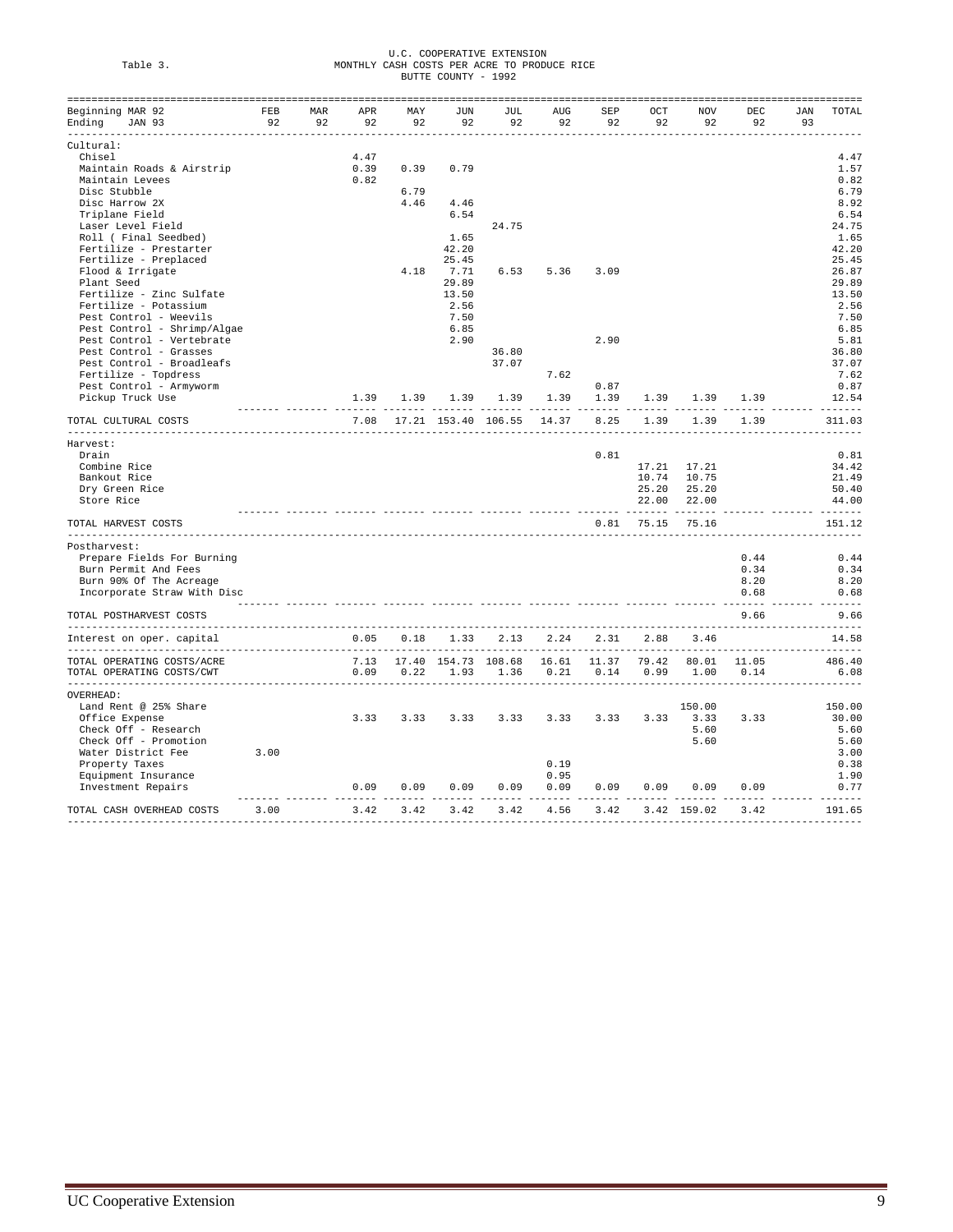# COOPERATIVE EXTENSION Table 4. WHOLE FARM ANNUAL EQUIPMENT, INVESTMENT, AND BUSINESS OVERHEAD COSTS BUTTE COUNTY - 1992

#### ANNUAL EQUIPMENT COSTS

|                                                                                                                            |  |          | - Non-Cash Over. - - Cash Overhead - |                    |       |                          |
|----------------------------------------------------------------------------------------------------------------------------|--|----------|--------------------------------------|--------------------|-------|--------------------------|
|                                                                                                                            |  |          | Yrs Depre- Insur-                    |                    |       |                          |
| Yr Description – Price Life ciation Interest ance Taxes – Total<br>--------------------                                    |  |          |                                      |                    |       |                          |
| 92 165 HP Crawler 149800 15 8994.00 3293.80 411.73 82.35 12781.88                                                          |  |          |                                      |                    |       |                          |
| 92 300 HP 4WD Tractor 123050 10 11074.50                                                                                   |  |          |                                      | 2707.10 338.39     | 67.68 | 14187.67                 |
| 92 40 HP 2WD Tractor<br>20865 10 1877.80 459.04 57.38                                                                      |  |          |                                      |                    |       | 11.48 2405.70            |
| 92 Bankout - SP 160 Cwt 69950 8 7869.38                                                                                    |  |          |                                      | 1538.90 192.36     | 38.47 | 9639.11                  |
| 92 Bankout - SP 160 Cwt 69550 8 7824.37                                                                                    |  |          |                                      | 1530.10 191.26     | 38.25 | 9583.98                  |
|                                                                                                                            |  |          |                                      |                    |       | 1048.61                  |
| 92 Chisel Plow - 18' 9095 10 818.50 200.10 25.01 5.00<br>92 Combine - 18' & Chopper 174410 7 22424.10 3837.02 479.63 95.93 |  |          |                                      |                    |       | 26836.68                 |
| 92 Combine - 18' & Chopper 174410 7                                                                                        |  | 22424.10 | 3837.02                              | 479.63             | 95.93 | 26836.68                 |
| 92 Disc - Offset 14' 27820 15 1669.20 612.04 76.51                                                                         |  |          |                                      |                    | 15.30 | 2373.05                  |
| 92 Disc - Offset 21' 24610 15 1476.60                                                                                      |  |          |                                      | 541.42 67.68 13.54 |       | 2099.24                  |
| 92 Mower - 7' 6955 10 625.90 153.02 19.13 3.83 801.88                                                                      |  |          |                                      |                    |       |                          |
| 92 Pickup Truck 23540 7 3026.57                                                                                            |  |          | 517.88                               | 64.74              | 12.95 | 3622.14                  |
| 92 Pickup Truck 23540 7 3026.57                                                                                            |  |          |                                      | 517.88 64.74 12.95 |       | 3622.14                  |
| 92 Rice Roller - 24' 10700 15 642.00                                                                                       |  |          |                                      |                    |       | 235.40 29.43 5.89 912.72 |
| 92 Ridger - Disc 6955 15 417.27 153.02 19.13 3.83 593.25                                                                   |  |          |                                      |                    |       |                          |
|                                                                                                                            |  |          |                                      |                    |       |                          |
| 92 Triplane - $14'$ 18725 15 1123.47 411.96 51.49 10.30 1597.22                                                            |  |          |                                      |                    |       |                          |
| TOTAL CORRESPONDENT MANUSIC MANAGER 10 1937720 95651.33 20628.10 2578.54 515.74 119373.71                                  |  |          |                                      |                    |       |                          |
| 40% of New Cost * 375088 38260.53 8251.24 1031.42 206.30 47749.48                                                          |  |          |                                      |                    |       |                          |

----------------------------------------------------------------------------------------- \* Used to reflect a mix of new and used equipment.

#### ANNUAL INVESTMENT COSTS

#### =================================================================================================== - Non-Cash Over. - ------ Cash Overhead ------

| Yr         | Description        |        | Yrs | Depre-<br>Price Life ciation | Interest | Insur-<br>ance | Taxes | Repairs | Total    |
|------------|--------------------|--------|-----|------------------------------|----------|----------------|-------|---------|----------|
| INVESTMENT |                    |        |     |                              |          |                |       |         |          |
|            | Fuel Tanks & Pumps | 8050   | -20 | 402.50                       | 161.00   | 20.13          | 4.03  | 125.00  | 712.66   |
|            | Fuel Wagon         | 1500   | 1 O | 135.00                       | 33.00    | 4.13           | 0.83  | 50.00   | 222.96   |
|            | Shop Building      | 100000 | 20  | 4500.00                      | 2200.00  | 275.00         | 55.00 | 100.00  | 7130.00  |
|            | Shop Tools         | 15000  | 20  | 675.00                       | 330.00   | 41.25          | 8.25  | 100.00  | 1154.50  |
|            | Storage Building   | 7500   | 20  | 375.00                       | 150.00   | 18.75          | 3.75  | 100.00  | 647.50   |
|            | Tool Carrier       | 12200  | 20  | 549.00                       | 268.40   | 33.55          | 6.71  | 100.00  | 957.66   |
|            | TOTAL INVESTMENT   | 144250 |     | 6636.50                      | 3142.40  | 392.81         | 78.57 | 575.00  | 10825.28 |
|            |                    |        |     |                              |          |                |       |         |          |

#### ANNUAL BUSINESS OVERHEAD COSTS

| Description           | Units/<br>Farm | Unit | Price/<br>Unit | Total<br>Cost |
|-----------------------|----------------|------|----------------|---------------|
| Check Off - Promotion | 60000.00       | cwt  | 0.02           | 1200.00       |
| Check Off - Research  | 60000.00       | cwt  | 0.05           | 3000.00       |
| Land Rent @ 25% Share | 750.00         | acre | 150.00         | 112500.00     |
| Office Expense        | 750.00         | acre | 30.00          | 22500.00      |
| Water District Fee    | 750.00         | acre | 3.00           | 2250.00       |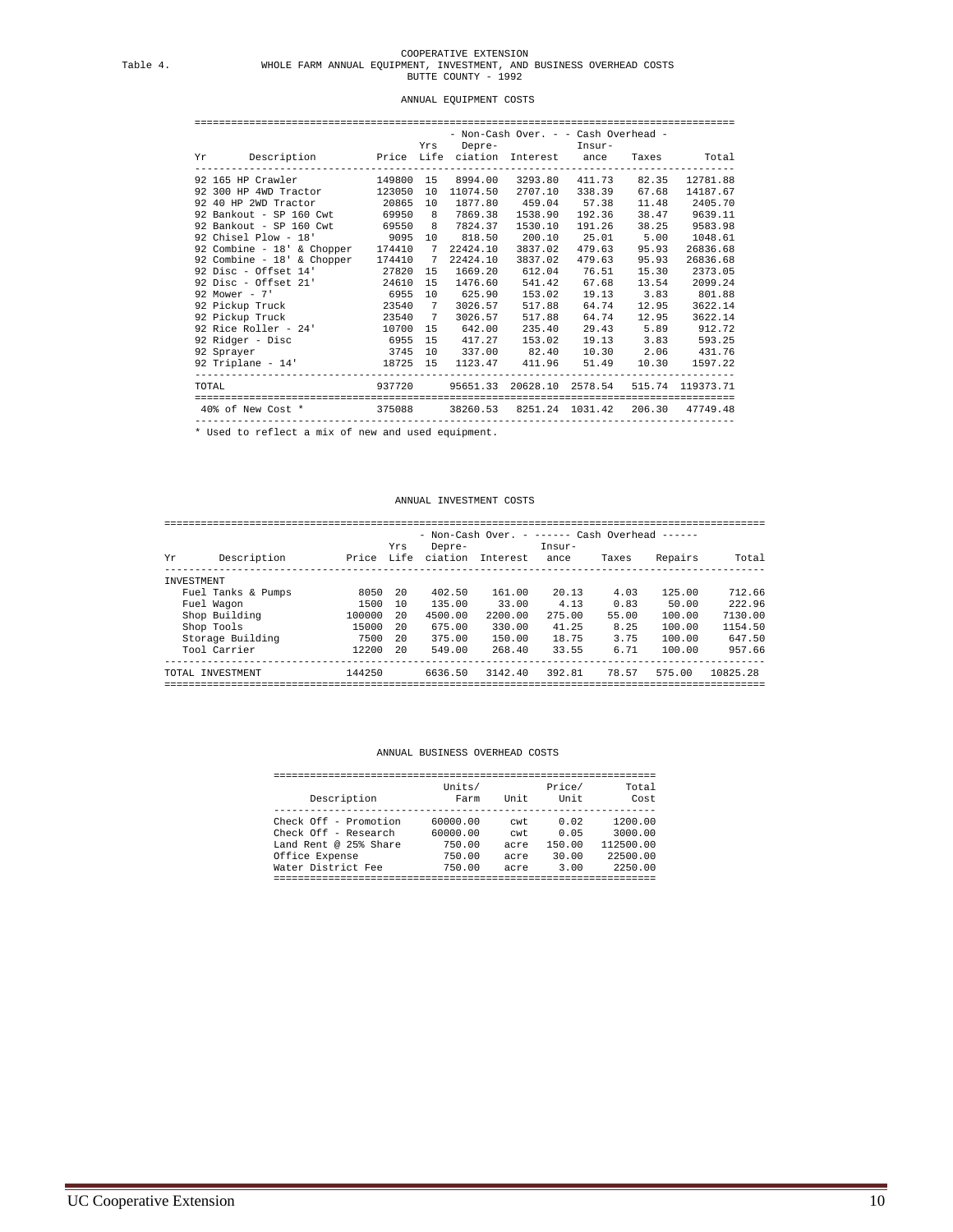# COOPERATIVE EXTENSION<br>HOURLY EQUIPMENT COSTS<br>BUTTE COUNTY - 1992

==================================================================================================================

|                              | Actual |        | $-$ Non-Cash Over.- - Cash Overhead - ------- Operating ------- |        |      |               |        |       |           |
|------------------------------|--------|--------|-----------------------------------------------------------------|--------|------|---------------|--------|-------|-----------|
|                              | Hours  | Depre- |                                                                 | Insur- |      |               | Fuel & | Total |           |
| Yr Description               | Used   |        | ciation Interest ance                                           |        |      | Taxes Repairs | Lube   | Oper. | Costs/Hr. |
| 92 165 HP Crawler            | 300.3  | 11.98  | 4.39                                                            | 0.55   | 0.11 | 4.99          | 7.82   | 12.81 |           |
| 92 300 HP 4WD Tractor        | 552.3  | 8.02   | 1.96                                                            | 0.25   | 0.05 | 4.10          | 14.22  | 18.32 |           |
| 92 40 HP 2WD Tractor         | 472.3  | 1.59   | 0.39                                                            | 0.05   | 0.01 | 0.84          | 1.60   | 2.44  |           |
| 92 Bankout - SP 160 Cwt      | 309.4  | 10.17  | 1.99                                                            | 0.25   | 0.05 | 6.72          | 8.98   | 15.70 |           |
| 92 Bankout - SP 160 Cwt      | 309.4  | 10.12  | 1.98                                                            | 0.25   | 0.05 | 6.69          | 8.98   | 15.67 |           |
| 92 Chisel Plow - 18'         | 273.0  | 1.20   | 0.29                                                            | 0.04   | 0.01 | 1.74          | 0.00   | 1.74  |           |
| 92 Combine - $18'$ & Chopper | 309.4  | 28.99  | 4.96                                                            | 0.62   | 0.12 | 19.93         | 11.43  | 31.36 |           |
| 92 Combine - 18' & Chopper   | 309.4  | 28.99  | 4.96                                                            | 0.62   | 0.12 | 19.93         | 11.43  | 31.36 |           |
| 92 Disc - Offset 14'         | 151.8  | 4.40   | 1.61                                                            | 0.20   | 0.04 | 5.33          | 0.00   | 5.33  |           |
| 92 Disc - Offset 21'         | 184.5  | 3.20   | 1.17                                                            | 0.15   | 0.03 | 4.71          | 0.00   | 4.71  |           |
| 92 Mower - $7'$              | 80.6   | 3.11   | 0.76                                                            | 0.09   | 0.02 | 1.67          | 0.00   | 1.67  |           |
| 92 Pickup Truck              | 285.0  | 4.25   | 0.73                                                            | 0.09   | 0.02 | 2.85          | 2.25   | 5.10  |           |
| 92 Pickup Truck              | 285.0  | 4.25   | 0.73                                                            | 0.09   | 0.02 | 2.85          | 2.25   | 5.10  |           |
| 92 Rice Roller - 24'         | 86.3   | 2.98   | 1.09                                                            | 0.14   | 0.03 | 0.31          | 0.00   | 0.31  |           |
| 92 Ridger - Disc             | 18.8   | 8.90   | 3.26                                                            | 0.41   | 0.08 | 1.33          | 0.00   | 1.33  |           |
| 92 Sprayer                   | 262.5  | 0.51   | 0.13                                                            | 0.02   | 0.00 | 1.25          | 0.00   | 1.25  |           |
| 92 Triplane - 14'            | 147.0  | 3.06   | 1.12                                                            | 0.14   | 0.03 | 1.81          | 0.00   | 1.81  |           |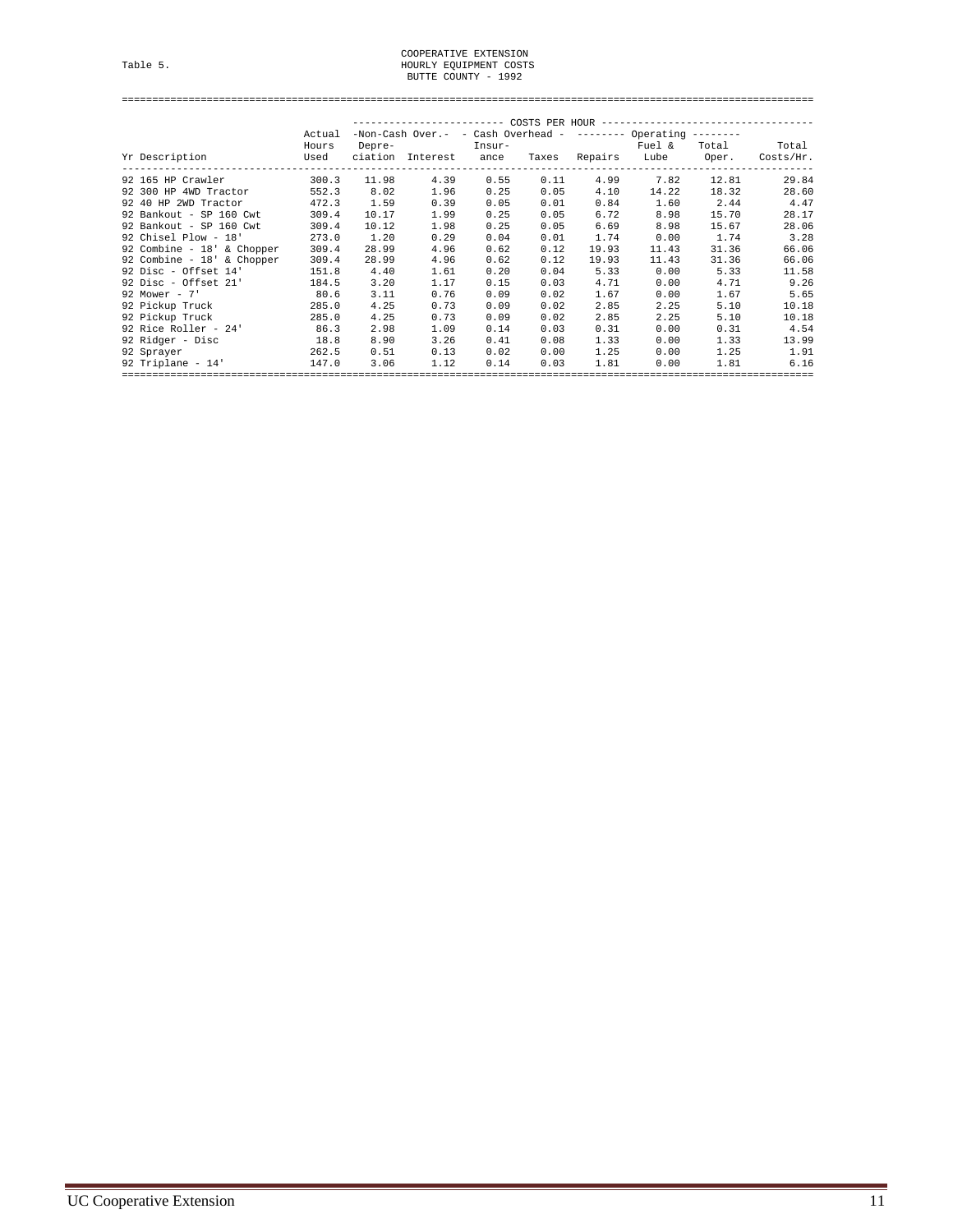COOPERATIVE EXTENSION<br>RANGING ANALYSIS<br>BUTTE COUNTY - 1992

#### COSTS PER ACRE AT VARYING YIELDS TO PRODUCE RICE

|                                                       |          |         |                                          | YIELD (CWT/ACRE) |             |           |      |
|-------------------------------------------------------|----------|---------|------------------------------------------|------------------|-------------|-----------|------|
|                                                       |          |         | 50    60    70    80    90    100    110 |                  |             |           |      |
| OPERATING COSTS/ACRE:                                 |          |         |                                          |                  |             |           |      |
| Cultural Cost                                         |          | 311 311 |                                          |                  | 311 311 311 | 311       | 311  |
| Harvest Cost                                          |          |         | 116 128 139 151 163 175                  |                  |             |           | 187  |
| Postharvest Cost                                      | 10 10 10 |         |                                          |                  | 10 10 10    |           | 10   |
| Interest on operating capital 14                      |          |         | 14 14                                    | 15               | 15          | 15        | 15   |
| TOTAL OPERATING COSTS/ACRE 451 463 474 486 498 510    |          |         |                                          |                  |             |           | 522  |
| TOTAL OPERATING COSTS/CWT 9.01 7.71 6.78 6.08         |          |         |                                          |                  |             | 5.54 5.10 | 4.75 |
| CASH OVERHEAD COSTS/ACRE 192 192 192 192 192          |          |         |                                          |                  |             | 192       | 192  |
| TOTAL CASH COSTS/ACRE 642 654 666 678 690 702         |          |         |                                          |                  |             |           | 714  |
| TOTAL CASH COSTS/CWT 12.85 10.90 9.52 8.48            |          |         |                                          |                  |             | 7.67 7.02 | 6.49 |
| NON-CASH OVERHEAD COSTS/ACRE 75 75 75 75              |          |         |                                          |                  |             | 75 75     | 75   |
| 717 729 741 753 765 777<br>TOTAL COSTS/ACRE           |          |         |                                          |                  |             |           | 789  |
| TOTAL COSTS/CWT 14.35 12.15 10.59 9.41 8.50 7.77 7.17 |          |         |                                          |                  |             |           |      |
|                                                       |          |         |                                          |                  |             |           |      |

#### NET RETURNS PER ACRE ABOVE OPERATING COSTS FOR RICE

| PRICE             |        |        |       | YIELD (CWT/ACRE) |        |      |     |
|-------------------|--------|--------|-------|------------------|--------|------|-----|
| (DOLLARS PER CWT) | 50     | 60     | 70    | 80               | 90     | 100  | 110 |
| 6.00              | $-151$ | $-103$ | $-54$ | -6               | 42     | 90   | 138 |
| 6.50              | $-126$ | $-73$  | $-19$ | 34               | 87     | 140  | 193 |
| 7.00              | $-101$ | $-43$  | 16    | 74               | 132    | 190  | 248 |
| 7.50              | $-76$  | $-13$  | 51    | 114              | 177    | 2.40 | 303 |
| 8.00              | $-51$  | 17     | 86    | 154              | 2.2.2. | 290  | 358 |
| 8.50              | $-26$  | 47     | 121   | 194              | 267    | 340  | 413 |
| 9.00              | $-1$   | 77     | 156   | 234              | 312    | 390  | 468 |

#### NET RETURNS PER ACRE ABOVE CASH COSTS FOR RICE

| <b>PRTCE</b>      | YIELD (CWT/ACRE) |        |        |                |        |        |              |  |
|-------------------|------------------|--------|--------|----------------|--------|--------|--------------|--|
| (DOLLARS PER CWT) | 50               | 60     | 70     | 80             | 90     | 100    | 110          |  |
| 6.00              | $-342$           | $-294$ | $-246$ | $-198$         | $-150$ | $-102$ | $-54$        |  |
| 6.50              | $-317$           | $-264$ | $-211$ | $-158$         | $-105$ | $-52$  | $\mathbf{1}$ |  |
| 7.00              | $-292$           | $-234$ | $-176$ | $-118$         | $-60$  | $-2.$  | 56           |  |
| 7.50              | $-267$           | $-204$ | $-141$ | $-78$          | $-15$  | 48     | 111          |  |
| 8.00              | $-2.42$          | $-174$ | $-106$ | $-38$          | 30     | 98     | 166          |  |
| 8.50              | $-217$           | $-144$ | $-71$  | $\mathfrak{D}$ | 75     | 148    | 221          |  |
| 9.00              | $-192$           | $-114$ | $-36$  | 42             | 120    | 198    | 276          |  |

#### NET RETURNS PER ACRE ABOVE TOTAL COSTS FOR RICE

| PRICE<br>(DOLLARS PER CWT) | 50     | 60      | 70     | YIELD (CWT/ACRE)<br>80 | 90     | 100    | 110    |
|----------------------------|--------|---------|--------|------------------------|--------|--------|--------|
|                            |        |         |        |                        |        |        |        |
| 6.00                       | $-417$ | $-369$  | $-321$ | $-273$                 | $-225$ | $-177$ | $-129$ |
| 6.50                       | $-392$ | $-339$  | $-286$ | $-233$                 | $-180$ | $-127$ | $-74$  |
| 7.00                       | $-367$ | $-309$  | $-251$ | $-193$                 | $-135$ | $-77$  | $-19$  |
| 7.50                       | $-342$ | $-279$  | $-216$ | $-153$                 | $-90$  | $-2.7$ | 36     |
| 8.00                       | $-317$ | $-2.49$ | $-181$ | $-113$                 | $-45$  | 23     | 91     |
| 8.50                       | $-292$ | $-219$  | $-146$ | $-73$                  | $-0$   | 73     | 146    |
| 9.00                       | $-267$ | $-189$  | $-111$ | $-33$                  | 45     | 123    | 201    |
|                            |        |         |        |                        |        |        |        |